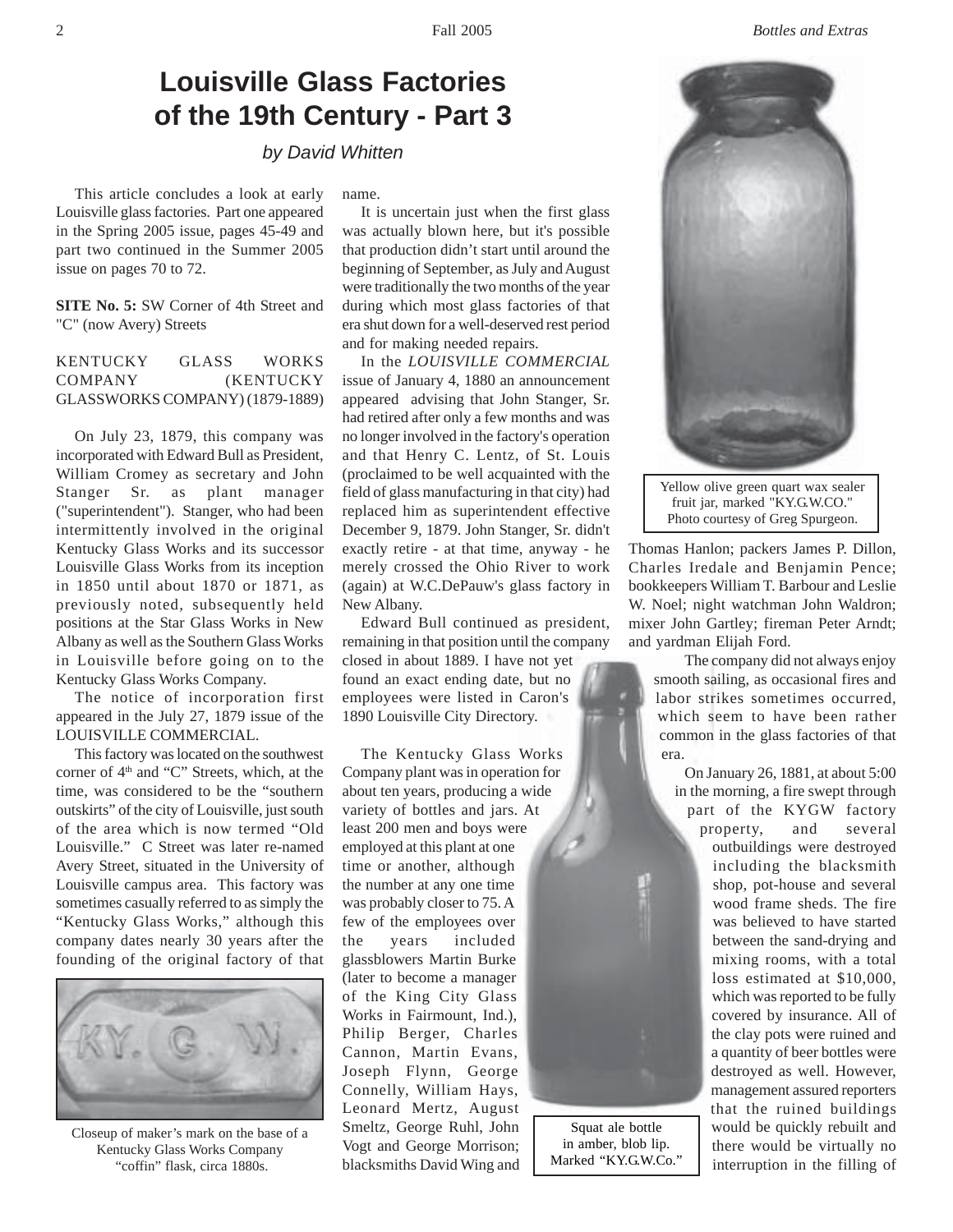## *Bottles and Extras* 3



wax sealer fruit jar.

orders.

In another incident, on March 29, 1883 a brief notice appeared in the *Courier-Journal* that twenty employees had walked off the job, apparently to protest the firing of two workers the previous day. KYGW president Edward Bull flatly declared he would not hire them back, and would proceed quickly with hiring replacements for the strikers. Presumably the strike ended on a relatively amicable note, as I could not find anything more in later newspapers.

Workers' salaries of that time are of interest, and according to statistics from the 1880 U.S. Census pertaining to glass manufacturing, a chart listing the average daily pay rate for workers at an unidentified Kentucky glass factory (no doubt referring to either this company or Southern) include these figures:

Manager, \$4.16 per day; Boss Blowers, \$4.00; Bottle Blowers, \$3.50; Vial Blowers, \$3.00; Gatherers, \$1.00; Laying-up Boys, \$1.00; Mixers, \$1.33; Potmakers, \$2.00; Blacksmiths, \$1.50.

Marks that were used by this company include KY.G.W., KY.G.W.Co., K.Y.G.Co., and K.G.W.Co.

Whim of the moldmaker, and the type and size of bottle involved seems to account for considerable variation in the exact mark used, although there is a slight possibility (certainly much less likely) that the marks were each used for specific periods of time.

The most common mark is "KY.G.W." which appears on wax sealer fruit jars, medicine and bluing flasks, coffin flasks, various Louisville-area blob-top

A coffin flask from Kentucky Glass Works Company. This variant is marked "KY.G.Co."

beer bottles of the 1880s (such as Louis Weber; Ludwig & Waldmann; Gross & Ostertag; Drexler, Immohr & Co, etc), square cathedral pickle bottles, a scarce example of which is pictured in Betty Zumwalt's "Ketchup, Pickles, Sauces" (1980:261), generic Worcestershire sauce bottles, and others.

The marking "KY.G.Co." appears on two sizes of light green-aqua coffin flasks.

"KY.G.W.Co." is marked on an amber 9" cream ale-type bottle, wax sealer fruit jars (found in shades of amber, olive green & aqua glass), "JOHN J. SMITH / LOUISVILLE, KY" tonic syrup bottles (probably the most commonly seen bottle made by this company), amber export-shape beer bottles, an aquamarine Newport, Ky. "torpedo" soda bottle embossed in a slug plate "SILVA & CO.," as well as various other utility bottles and jars.

Some of the more "important" bottles known with the "KY.G.W.CO" marking would include "SCHROEDER'S BITTERS"; "STANDARD VINEGAR WORKS"; "SAINT JACOB'S BITTERS"; "GEO. W. MENZ / LOUISVILLE, KY"; "CONRAD STORZ / JEFFERSONVILLE, IN"; "H. F. KRIEGER / BOTTLER / LOUISVILLE,KY" and others.

The rare "pig bottles" embossed "DUFFY'S CRESCENT SALOON / 214 JEFFERSON STREET / LOUISVILLE, KY" that have been found in amber, clear, aqua and cobalt blue glass are most likely products of either this company OR the Southern Glass

Works. They do not carry a glasshouse marking to show where they were produced, but the approximate years they could have been made points to one of these two factories. Only one example of the cobalt pig has so far been found and this showed up recently at an auction in Indiana.

> An extremely scarce glass target ball in aquamarine (it is believed that only two examples are known) used for trapshooting, carries the embossed name of a hunting or sporting goods supply store (Joseph Griffith & Sons), with the wording "Kentucky Glassworks Company"



products of a Louisville glasshouse. The J.T. Crecelius & Co. bottle dates from c.1885, and was probably made by KYGWCO; the Seaton bottle dates from sometime between 1865 and 1885, exact glasshouse source is uncertain. Both are private mold bottles, and do not carry a glasshouse mark.

embossed around it. This ball probably dates between 1879 and 1884. Ralph Finch, a target ball collector/historian, and author of an upcoming book on the history and collecting of glass target balls, values it as one of the scarcest, most sought-after target balls known.

Use of glass target balls for trap-shooting was a relatively short-lived affair and primarily lasted from about 1877 to 1885 as the popularity of the clay pigeon (patented in 1880) steadily increased and the glass target balls gradually fell out of favor. However, they were continued to be made in small quantities until about 1920 or so.

Most bottles made by the Kentucky Glass Works Co. are found in various shades of aqua, as well as shades of amber including a very rich dark reddish amber, and occasionally in various greens including light green, olive green, grass green and a beautiful "citron" yellow-green.

It is assumed that a good percentage of production was not marked (examples that come to mind would include the turn-mold wine and beer bottles made by most glass factories of the era, and private-mold bottles including hutchinson sodas, whiskey and medicine bottles made for local companies). It is likely that some of the "generic" 1880s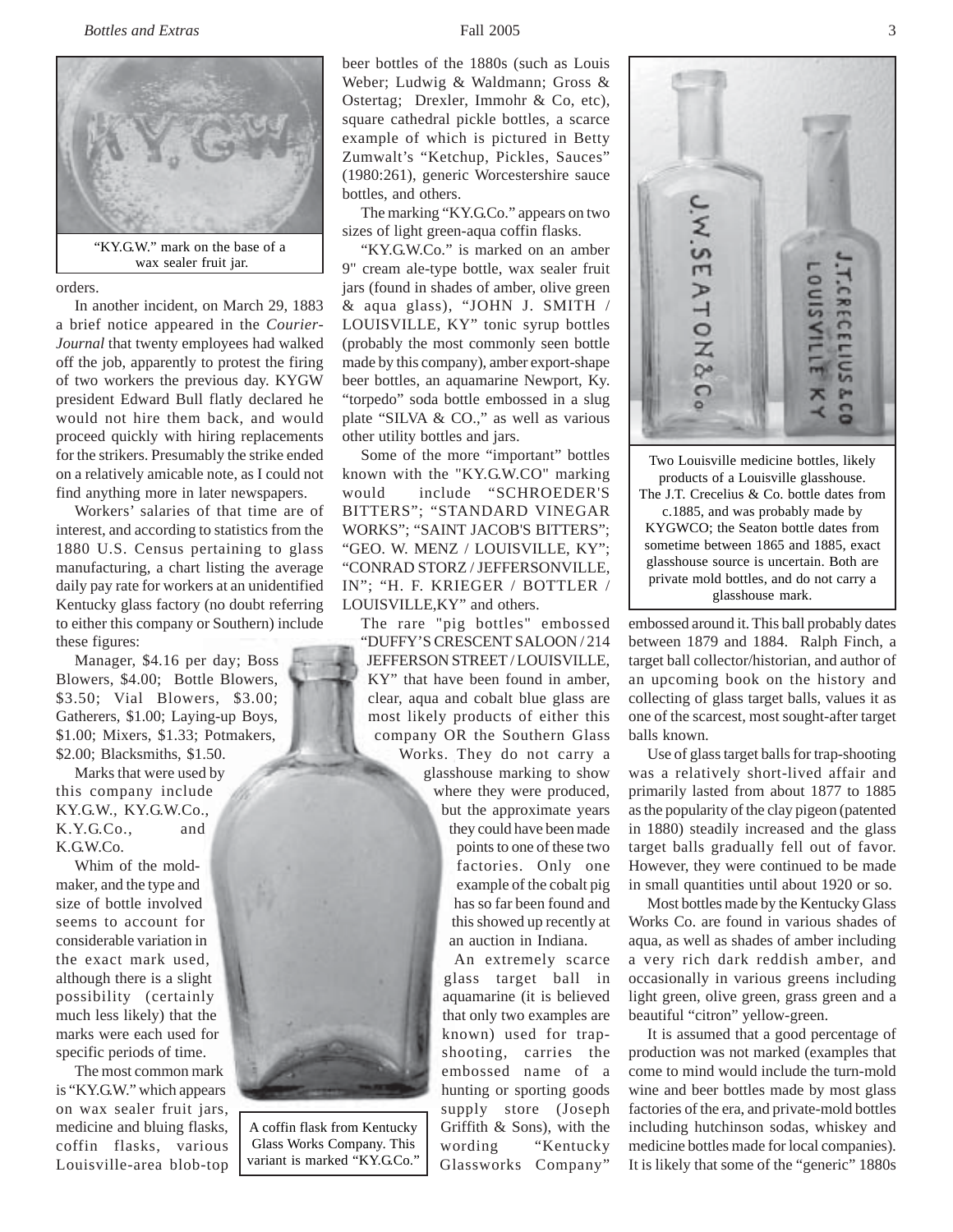era bottles that do not carry a glassmaker's mark, are made of common aqua glass, have crudely applied lips, and are found in the immediate vicinity of Louisville were made here or at one of the other Louisville factories.

Sanborn fire insurance maps of 1905 indicate this factory had already disappeared by that year, the land having been previously acquired for use by the expanding Chess & Wymond barrel-making factory. The former site of the Kentucky Glass Works Company is currently an asphalt parking lot used by the University of Louisville.

## **SITE No. 6:** Lytle Street between 26th and 27th

Falls City Glass Company (1884-1892)

This glass factory seems to have started up around the time that the Southern Glass Works shut down operation. I haven't yet found the exact beginning date for the Falls City Glass factory, although a business listing first appears in the 1884 Louisville city directory. Many of the same workmen who were involved with the Southern Glass

Works migrated to this factory, which was situated in the Portland area of west Louisville (a short distance from the location of the Louisville Plate Glass Company). Principals involved include Joseph Husak, president; Conrad Opperman, secretary (who was awarded a patent for a wire clamp jar closure device connected with the "My Choice" embossed fruit jar which was made here); Jacob Scheurer, sales agent; Anton J. Graefenhan, bookkeeper, and Henry Geisel, foreman.

A sampling of the many others involved at the plant would include glassblowers Nicholas Klein, Edward Koegler, Lee McCoy, John P. Doyle, Jacob Ambrosius, Charles Vogel, Martin Evans and John Vogt; mixers Frank Baeurle and Louis Ferry; blacksmith John Farrell; and packers Patrick Mahaney, Andrew Moack and John Pfarr, Jr.

Employment of young

Orange-Amber 'Brown, Thompson & Company' lady's leg whiskey, circa 1885, marked "F.C.G.CO"



boys, often orphans as young as 10 to 15 years of age, was common practice in most American factories during this period, and on May 14, 1887, a strike occurred among the boys employed at the factory, with 15 gatherers and "laying-up boys" walking off the job. They demanded an increase of \$1.00 per week, which would raise their salaries from \$5.00 to \$6.00 per week. The factory

> manager was up in arms because the smooth operation of the plant depended quite heavily on this source of cheap labor. After several days of negotiation, a notice appeared on May 18th that the dispute had been settled and the boys would be returning to work that same day. This notice was supplied to the newspaper: "The strike at the Falls City Glass works will come to an abrupt end today, as the boys who struck last Friday are going to work again. There are concessions on the part of both, but the affair is claimed by the parties interested to be a matter of business, and no statement is made public."

> Falls City seems to have made glassware that has been found in a wider variety of shades of color when compared to the production of the other factories in Louisville during that time period. Glass production (most notably the wax sealer fruit jars) is known in several

shades of green, amber, near yellow, citron, cornflower, sky and cobalt blues, as well as the typical shades of aqua. The cobalt wax sealer jar is probably the most well-known and highly sought-after of any of the items known to have been made by Falls City. It is likely that the cobalt medicine bottles embossed "R.A. Robinson & Co.- Druggists - Louisville" were also made by this company, and possibly the wax sealer jars were made from the same cobalt glass batches used for those bottles.

Probably at least eight or ten different molds were used for making the FCGCO wax sealers, and they are relatively common in aqua, appearing for sale quite frequently on eBay.

Marks found on the bases of bottles include "F.C.G.C." and "F.C.G.Co.," although the second mark is much more frequently encountered.

"F.C.G.C." appears on the base of a square "shoe dressing" bottle (identical in shape and size to the common Frank Miller's Crown Dressing bottle), which is embossed "JOSEPH GOLDBACH / PORPOISE OIL DRESSING LOUISVILLE, KY" along with a crudely drawn representation of a porpoise. An interesting characteristic of this bottle is that all of the 'S's in the embossed lettering are backwards because of a moldmaker's engraving error. These bottles are known in aqua and, rarely, light green glass.

Another scarce bottle with the F.C.G.C. marking is embossed "GOCOH'S MEXICAN QUICK RELEIF" (note mispelling of "relief"), found in dark amber. This is a rectangular medicine rather similar in appearance to the typical Buckingham Whisker Dye bottle.

At least two hutch soda bottles are reported with F.C.G.CO marking on the base, including one embossed "HENRY HASENJAEGER / CAIRO, ILL." and another one marked "H. BREIHAN, CAIRO, ILL." Both of these hutches were reported to me by collector/digger Dave Beeler.

Several "quart" (26 oz.) blob-top beer bottles are embossed "Pat/F.C.G.Co. / 85" on the base, apparently in reference to the 1885 patent for the Baltimore Loop closure patented by William Painter. Nadorff & Bro; Schaefer-Meyer; H. F. Krieger; Fred J. Drexler; and A.& D. Schmitt were Louisville bottlers or brewers who had bottles supplied to them by Falls City.

I have personally seen pickle bottles, hock wines, olive oils, coffin flasks,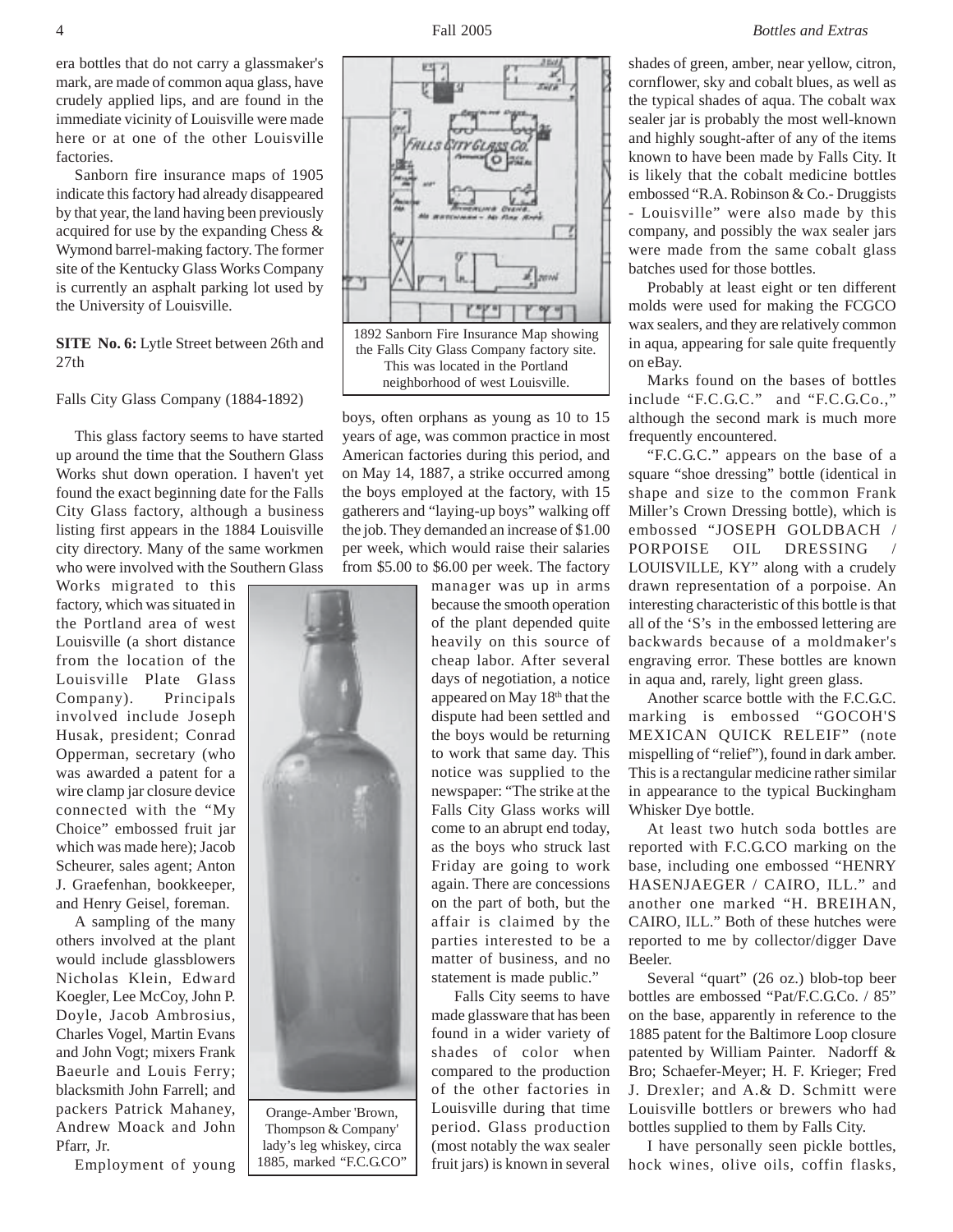

A group of three Falls City bottles: Coffin whiskey flask, Gothic Cathedral Peppersauce (6-sided), and typical olive oil bottle of the 1880s period. All are marked "F.C.G.CO."

chemical bottles, mini whiskey samplers, Worcestershire sauce bottles and other kinds of generic utility bottles with the F.C.G.Co. mark on the bottom. A yellow-amber bottle marked "Normandy Herb & Root Stomach Bitters" carries this glassmark. These bottles are known in two sizes, and come in both marked and unmarked versions.



Yellow Olive Quart wax sealer marked "F.C.G.CO." Photo courtesy of Greg Spurgeon.

neighborhood. It is likely that few, if any, of the nearby residents know that a glass factory once operated in the vicinity.

**SITE No. 7:** West Side of 37th Street, S. of Bank Street

Kentucky Co-operative Glass Company/ Louisville Glass Company/Louisville Bottle Manufacturing Company (1897-1901)\*

On November 22, 1897 the first glass was blown at the newly-formed Kentucky Co-operative Glass Company, located on 37th Street, on the west side of Louisville. The company was composed of a group of glassblowers who had returned to Louisville after having held positions for several years in Fairmount, Muncie, and Marion glass plants in Indiana. All, or nearly all, had previously worked in Louisville at either the Southern Glass Works and/or the Falls City Glass Company.



Shoe dressing bottle embossed "Joseph.Goldbach./Porpoise Oil Dressing/ Louisville, KY. Marked "F.C.G.C."



Orange amber Normandy Herb & Root Stomach Bitters bottle, marked "F.C.G.CO.",circa 1890.

There are probably many other types of bottles which carry this marking that exist and may eventually be discovered during privy digs, especially within Louisville and in the surrounding area.

The site where this factory once stood is now a parking lot in a somewhat run-down Louisville

The president (who was a glassblower) was listed as J.E. Fagan, and secretary was Armin Stein.

Eighteen workers were employed at the start, including experienced glassblowers John Doyle, John Vogel, Barney Burns, Andy Allrich, George Connelly, John Vogt, Conrad Opperman, Joseph Husak, W.O.Hays and several others.

Stein seems to have known nothing about the glassmaking trade, and he was blamed for having made poor management decisions, such as selling glass at higher than cost, which helped lead to the downfall of the firm. It went into receivership effective March 1, 1898 and the fires were extingushed on May 14, 1898 after less than six months of bottle production.

After a period of general uncertainty concerning the fate of the factory, the plant was sold at a sheriff''s sale on July 11, 1898 to businessman (and apparently one of the creditors) Joseph O'Donnell for the sum of \$1,300.

In October of that year a new company was formed and was incorporated as "Louisville Glass Company," with \$15,000 capital.

This firm evidently lasted only about a year and a half, as the next piece of



Closeup of the F.C.G.CO. mark on an olive green Falls City wax sealer.